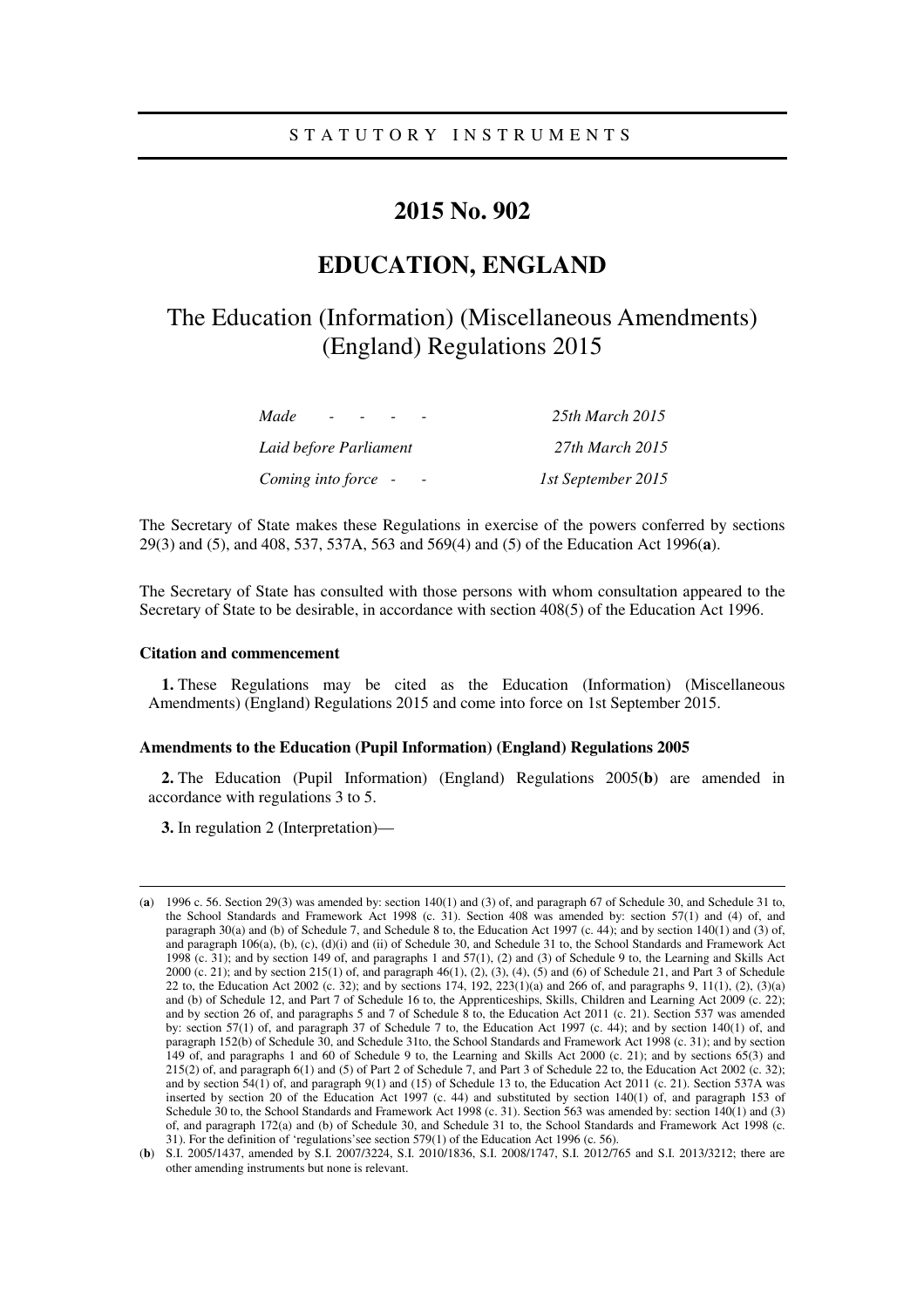- (a) in the definition "assessment" for "Levels" or (as the case may be) "Level" substitute "Scales" or (as the case may be) "Scale";
- (b) for "the associated documents" substitute—

""the associated document" means any document (other than the P Scale Document) published by the Department for Education under a section 87(3)(a) and (b) order for the foundation subjects, setting out any attainment targets and programmes of study for each of those subjects;";

- (c) in the definition "NC attainment targets" for "associated documents" substitute "associated document";
- (d) for "NC levels of attainment" substitute—

""NC standards of attainment" means the National Curriculum standards of attainment described in the associated document;";

- (e) in the definition "NC test tiers" for "associated documents" substitute "associated document";
- (f) for "P Levels of attainment" substitute—

""P Scales of attainment" means, for those pupils with special educational needs who are working at a standard set out in the P Scale Document, the National Curriculum standards of attainment described in the P Scale Document;";

(g) for "P Level attainment targets" substitute—

""P Scale attainment targets" means, for those pupils with special educational needs who are working at a standard set out in the P Scale Document, the National Curriculum attainment targets specified in the P Scale Document;";

(h) for "P Level Document" substitute—

""P Scale Document" means the document published from time to time by the Department for Education which—

- (a) describes, in relation to pupils with special educational needs who are working at a standard set out in the P Scale Document, the standards of attainment specified in the P Scale Document for each of the core and other foundation subjects, and
- (b) specifies, in relation to such pupils, the attainment targets which have effect by virtue of an order made under section  $87(3)(a)$  of the 2002 Act;";
- (i) in the definition "teacher assessment" for "level" substitute "standard".
- **4.** In Schedule 1—
- (a) in paragraph 1(g) for "level" substitute "score".
- (b) in paragraph 2—
	- (i) in sub-paragraph  $(1)(a)$ 
		- (aa) in sub-paragraph  $(1)(a)(ii)$  for "levels" substitute "standards";
		- (bb) in sub-paragraphs  $(1)(a)(iv)$  and  $(1)(a)(v)$  for "levels of attainment" substitute "standards of attainment and scores".
	- (ii) in sub-paragraph  $(1)(b)$  for "levels" substitute "standards";
	- (iii) in sub-paragraph  $(1)(d)$ 
		- (aa) for "level" substitute "score";
		- (bb) for "levels" substitute "standards";
	- (iv) for sub-paragraph (2) substitute—

"(2) If a pupil with special educational needs is working at a standard set out in the P Scale Document in a core subject ("the relevant subject") at the first or second key stage the following information must be included in the report at the end of that key stage—

(a) if the relevant subject is English, the assessment of the pupil's P Scale of attainment in English or, if the pupil is working at P Scale 4 or above of the P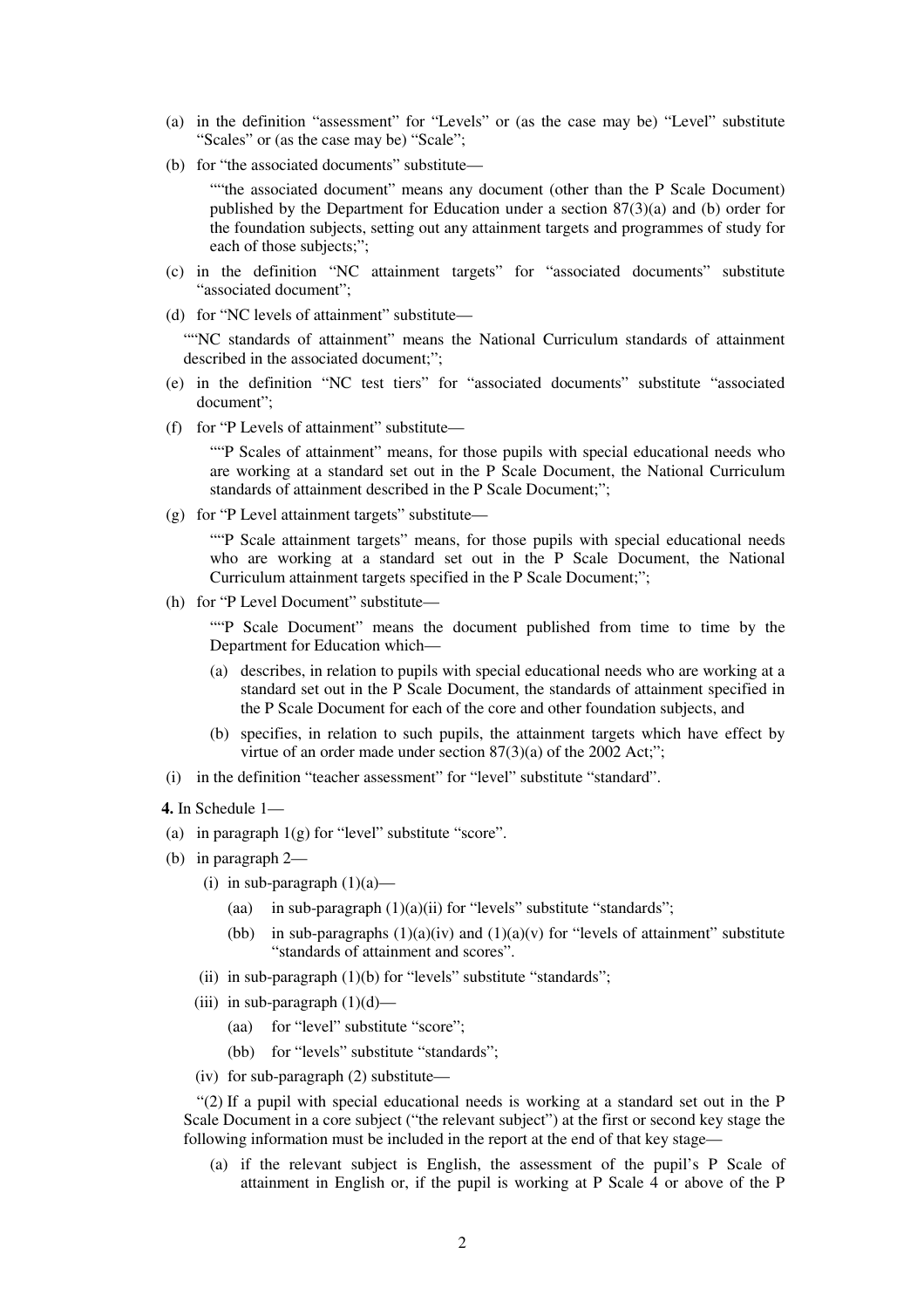Scales of attainment, the assessment of the pupil's performance against each of the P Scale attainment targets specified in the P Scale Document in relation to English under the headings "Speaking", "Listening", "Reading" and Writing";

- (b) if the relevant subject is Mathematics, the assessment of the pupil's P Scale of attainment in Mathematics or, if the pupil is working at P Scale 4 or above of the P Scales of attainment, the assessment of the pupil's performance against each of the P Scale attainment targets specified in the P Scale Document in relation to Mathematics under the headings "Using and applying mathematics", "Number" and "Shape, space and measures";
- (c) if the relevant subject is Science, the assessment of the pupil's P Scale of attainment in Science.";
- (v) in paragraph (3), in the definition "comparative information" for "levels of attainment" substitute "standards of attainment and scores".

**5.** In Schedule 2, paragraph 6—

- (a) in sub-paragraph  $(1)$ 
	- (i) in sub-paragraphs  $(1)(a)$  and  $(1)(c)$  for "levels" substitute "standards";
	- (ii) in sub-paragraph  $(1)(d)$  omit "level and".
- (b) for sub-paragraph (3) substitute—

"(3) If an assessment of a pupil's P Scale of attainment has been carried out in relation to a core subject at the first or second key stage, the pupil's cumulative achievements in education in relation to that subject for the key stage are as follows—

- (a) if the subject is English, the assessment of the pupil's P Scale of attainment in English or, if the pupil is working at P Scale 4 or above of the P Scales of attainment, the assessment of the pupil's performance against each of the P Scale attainment targets specified in the P Scale Document in relation to English under the headings "Speaking", "Listening", "Reading" and "Writing";
- (b) if the subject is Mathematics, the assessment of the pupil's P Scale of attainment in Mathematics or, if the pupil is working at P Scale 4 or above of the P Scales of attainment, the assessment of the pupil's performance against each of the P Scale attainment targets specified in the P Scale Document in relation to Mathematics under the headings "Using and applying mathematics", "Number" and "Shape, space and measures;
- (c) if the subject is Science, the assessment of the pupil's P Scale of attainment in Science; and
- (d) if the subject is another foundation subject, the pupil's P Scale of attainment in that subject.".

### **Amendments to the Education (School Performance Information) (England) Regulations 2007**

**6.** The Education (School Performance Information) (England) Regulations 2007(**a**) are amended in accordance with regulations 7 to 10.

**7.** In regulation 2 (Interpretation)—

<u>.</u>

- (a) in the definition "assessment" for ""level"" substitute ""standard" and "score"",
- (b) in the definition "NC tests" for "level of attainment" substitute "score", and
- (c) for the definition "P-level" substitute—

<sup>(</sup>**a**) S.I. 2007/2324, amended by S.I. 2013/1759; there are other amending instruments but none is relevant.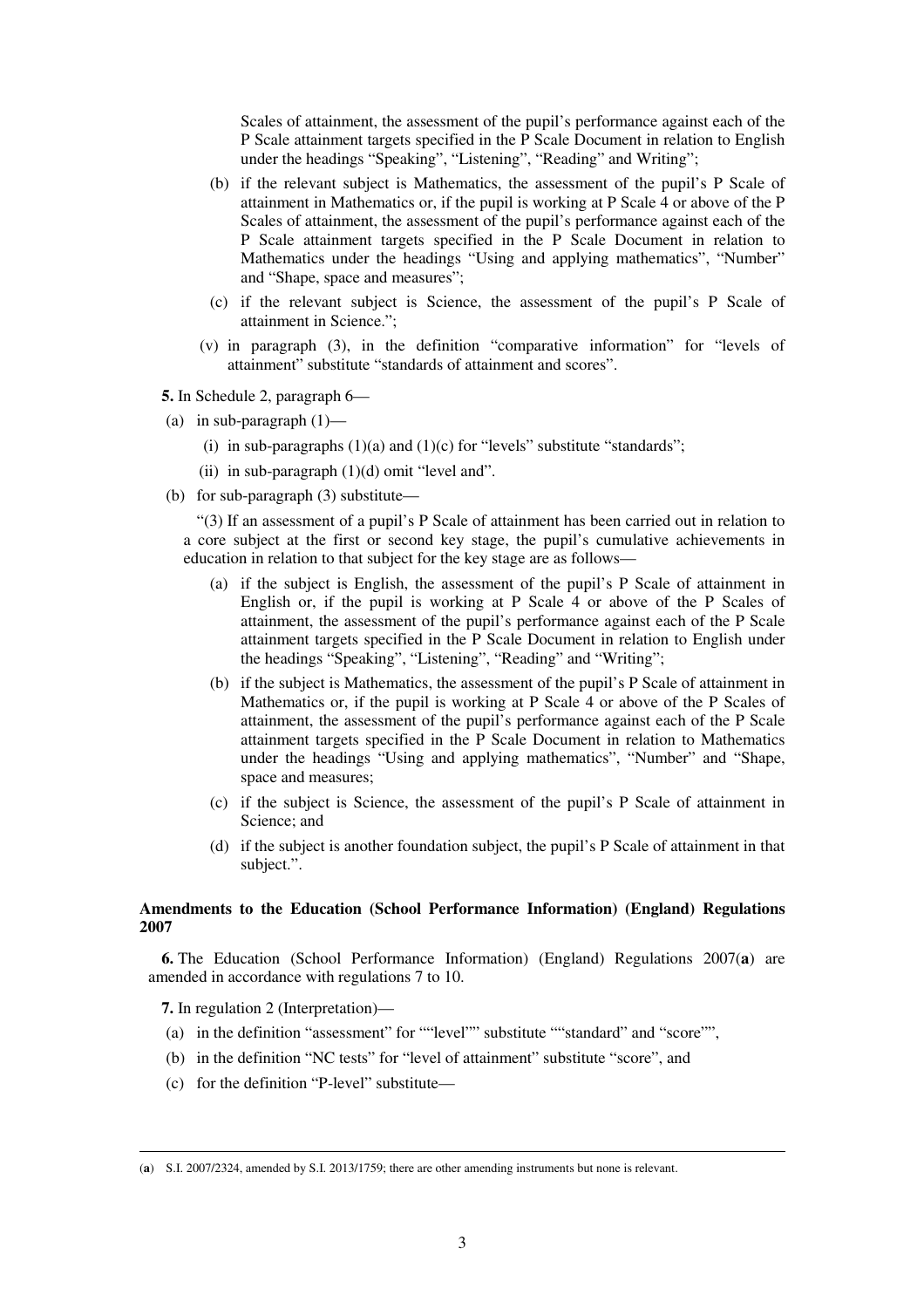""P Scale" means, for those pupils with special educational needs, the standard set out in the P Scale Document as specified by the Secretary of State in an order made or having effect as if made under section 87 of the 2002 Act;";

**8.** In Schedule 2—

- (a) in paragraph 2—
	- (i) in sub-paragraphs  $(2)(a)$  and  $(2)(b)$  for "the level on the National Curriculum level scale" substitute "the National Curriculum standard";
	- (ii) in sub-paragraph (2)(c) for "working below level 3 of the National Curriculum level scale" substitute "working below the standards assessed by the NC test";
	- (iii) in sub-paragraph  $(2)(d)$  for "a level on the National Curriculum level scale" substitute "a National Curriculum standard".
- (b) in paragraph 3 for "working below level 1 of the National Curriculum, the P-level" substitute "working at a standard set out in the P Scale Document, the P Scale".
- (c) in paragraph 5, for sub-paragraph (2) substitute—

"(2) In respect of each such pupil, the NC test result achieved by the pupil, including the marks awarded for each component element of those tests where available.".

**9.** In Schedule 4, Part 1, paragraph 2(1)(d) for "the level on the National Curriculum scale" substitute "the National Curriculum standard".

**10.** In Schedule 8, Part 1, paragraph 1(2)—

- (a) in sub-paragraph  $(2)(a)$  for "the level of the National Curriculum level scale" substitute "the National Curriculum standard";
- (b) in sub-paragraph (2)(b) for "working below level 1 and, where applicable, the P-level" substitute "working at a standard set out in the P Scale Document and, where applicable, the P Scale".

### **Amendment to the School Information (England) Regulations 2008**

**11.** In Schedule 4 of the School Information (England) Regulations 2008(**a**) for paragraph 4 substitute—

"**4.** The school's most recent key stage 2 results as published by the Secretary of State under the following column headings in the School Performance Tables published on the Department for Education's website:

- (a) the average progress made by pupils in reading, writing and mathematics,
- (b) the percentage of pupils achieving the expected standard in reading, writing and mathematics at the end of key stage 2,
- (c) the average score of pupils in their end of key stage 2 assessments, and
- (d) the percentage of pupils who achieve a high score in all areas at the end of key stage 2.".

*Nick Gibb*  Minister of State 25th March 2015 Department for Education

<u>.</u>

<sup>(</sup>**a**) S.I. 2008/3093, amended by S.I. 2012/1124 and S.I. 2013/2912; there are other amending instruments but none is relevant.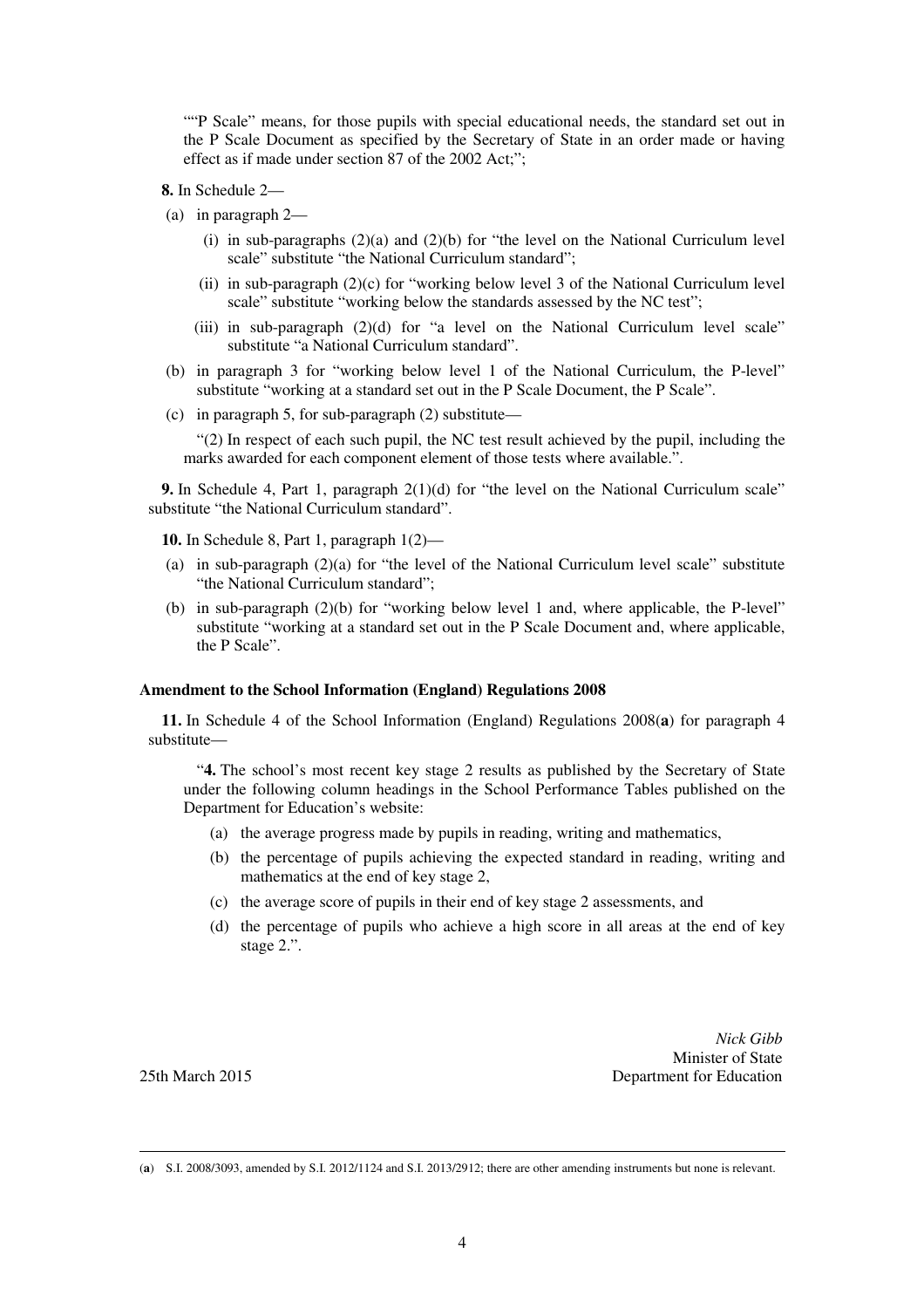## **EXPLANATORY NOTE**

### *(This note is not part of the Regulations)*

These Regulations amend the Education (Pupil Information) (England) Regulations 2005, the Education (School Performance Information) (England) Regulations 2007 and the School Information (England) Regulations 2008.

The effect of the amendments is three-fold. First, they replace the concept of National Curriculum "levels" with "standards" and "scores". Second, they replace references to "P-level" with "P Scale" and update certain definitions, including "P Scale" and "P Scale Document", to reflect the requirements of the new National Curriculum. Third, they alter the information which a governing body is required to publish on the school's website in relation to key stage 2, to reflect the position under the new National Curriculum.

An impact assessment has not been produced for this instrument as no, or no significant, impact on the private, voluntary or public sectors is foreseen.

<sup>©</sup> Crown copyright 2015

Printed and published in the UK by The Stationery Office Limited under the authority and superintendence of Carol Tullo, Controller of Her Majesty's Stationery Office and Queen's Printer of Acts of Parliament.